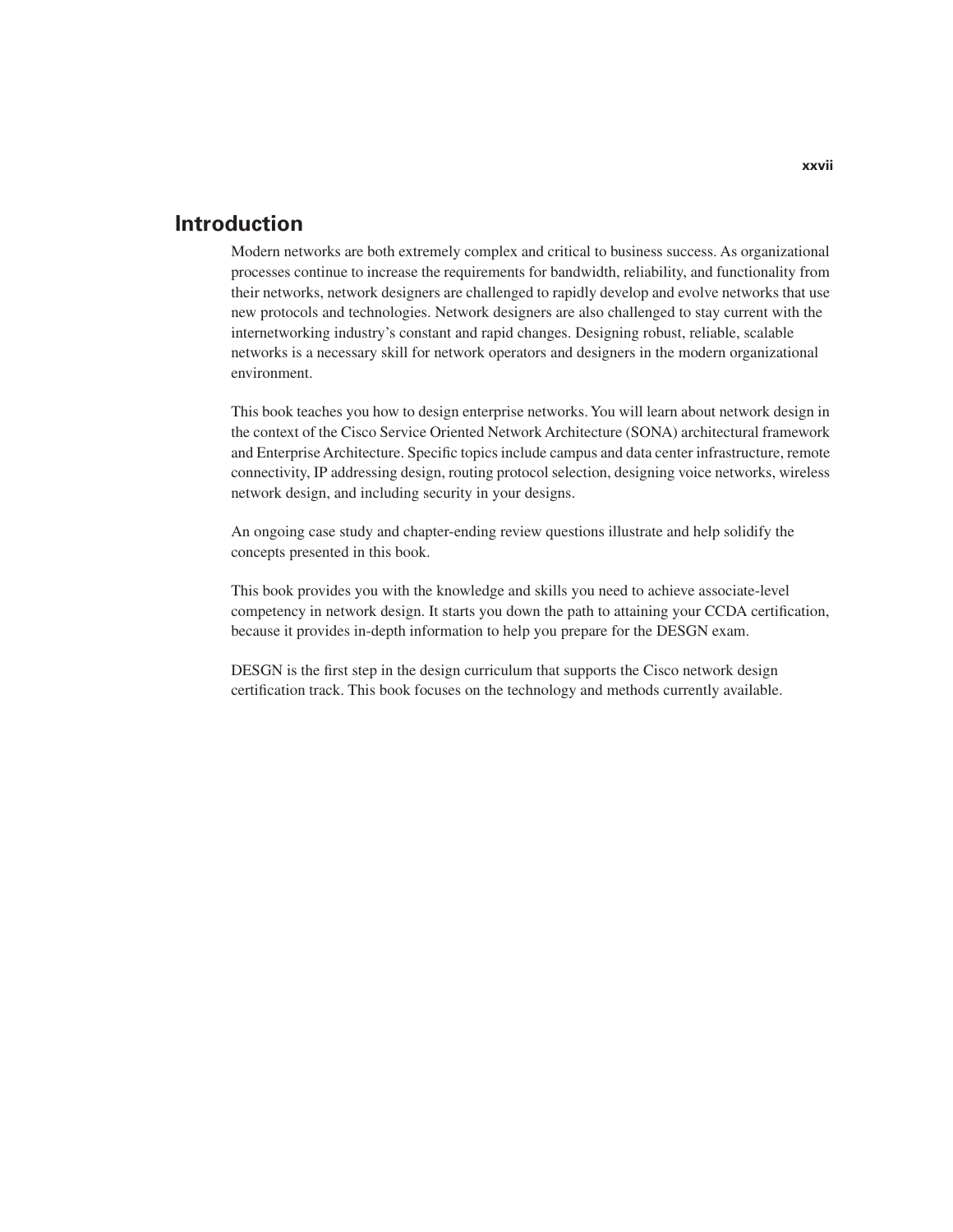# **Objectives of This Book**

The goal of this book is to provide you with the knowledge you need to gather internetworking requirements, identify solutions, and design the network infrastructure and services to ensure basic functionality, using the principles of hierarchical network design to structure and modularize a converged enterprise network design. Design tasks might include understanding the design methodology; structuring and modularizing the network design using the Cisco Enterprise Architecture; designing the Enterprise Campus, Enterprise Data Center, Enterprise Edge, and remote modules as needed; designing an addressing plan and selecting suitable routing protocols; designing basic voice transport across the network; designing a basic wireless solution; and evaluating security solutions.

## **Who Should Read This Book**

This book is intended for network and sales engineers who are involved in network design, planning, and implementation, and for those who plan to take the 640-863 DESGN exam toward the CCDA certification. This book provides in-depth study material for that exam. To fully benefit from this book, you should have the following prerequisite skills:

- CCNA–level knowledge (or CCNA certification), which can best be achieved by completing the related CCNA courses and using CCNA books from Cisco Press. You can find more information on the CCNA certification at http://www.cisco.com/go/ccna/.
- Knowledge of wireless networking, quality of service (QoS), and multilayer switching is highly recommended. The level equivalent to that covered in the Building Cisco Multilayer Switched Networks (BCMSN) course or the book *Building Cisco Multilayer Switched Networks (BCMSN)*, Fourth Edition (Richard Froom, Balaji Sivasubramanian, Erum Frahim, Cisco Press, 2007) is appropriate.

**NOTE** We assume that you understand the wireless networking material in the Cisco Press book just mentioned. In Chapter 9, we include some material from that book as an introduction to wireless technology. Refer to the Cisco Press BCMSN book for more detailed information.

Practical experience deploying and operating networks based on Cisco network devices and the Cisco IOS.

**xxviii**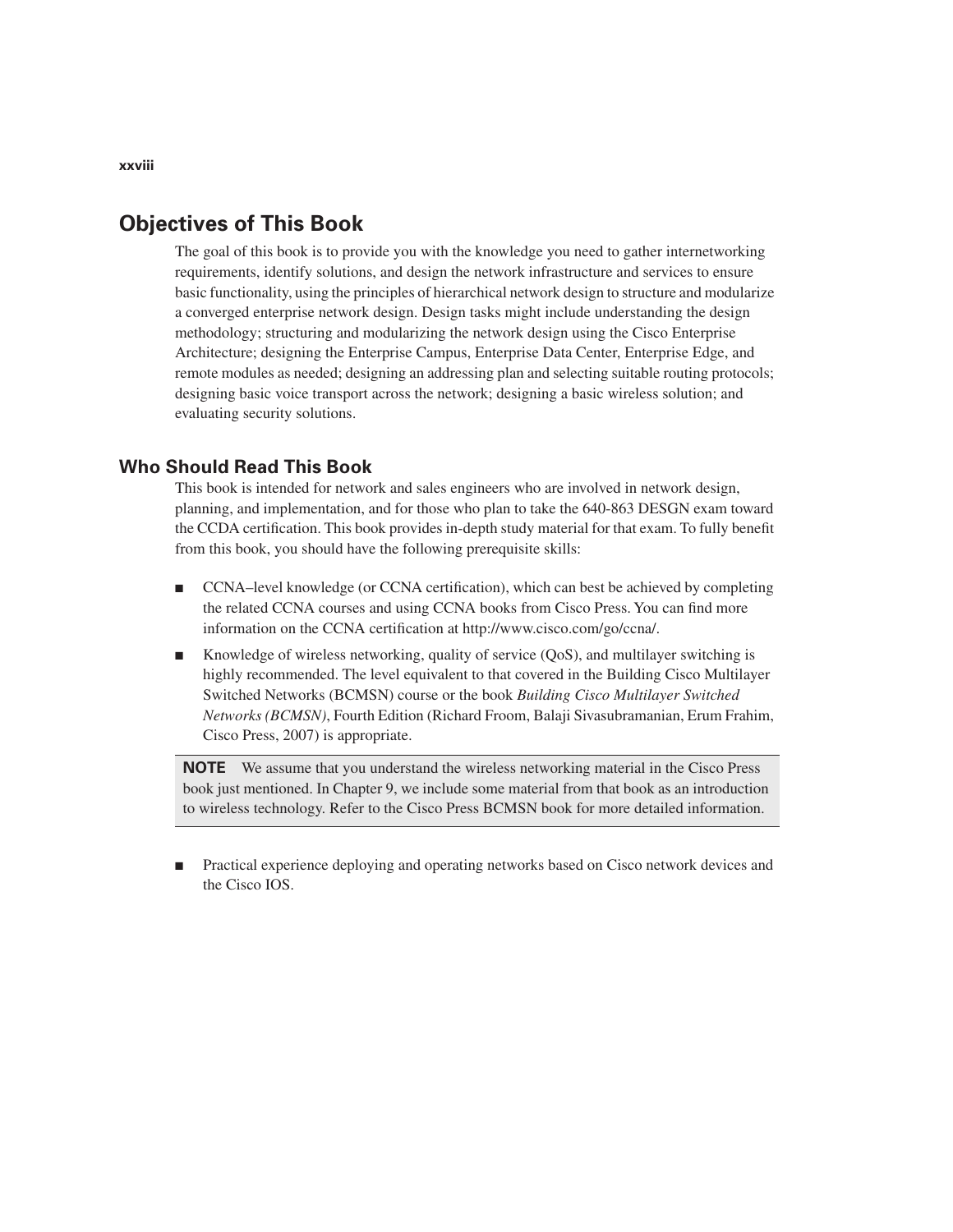## **Summary of the Contents**

The chapters and appendixes of this book are as follows:

- Chapter 1, "Network Fundamentals Review," introduces some fundamental concepts and terminology that are the foundation for the material in the rest of the book.
- Chapter 2, "Applying a Methodology to Network Design," introduces the Cisco vision of intelligent networks and the Service Oriented Network Architecture (SONA) architectural framework. The lifecycle of a network and a network design methodology based on the lifecycle are presented, and each phase of the network design process is explored in detail.
- Chapter 3, "Structuring and Modularizing the Network," introduces a modular hierarchical approach to network design, the Cisco Enterprise Architecture. The chapter includes a detailed description of services within modular networks. Network management protocols and features are also discussed.
- Chapter 4, "Designing Basic Campus and Data Center Networks," examines the design of the Enterprise Campus and Enterprise Data Center network infrastructure.
- Chapter 5, "Designing Remote Connectivity," discusses WAN technologies and design considerations. This chapter describes the Enterprise WAN and metropolitan-area network (MAN) architectures and the Enterprise Branch and Teleworker architectures and discusses the selection of WAN hardware and software components.
- Chapter 6, "Designing IP Addressing in the Network," discusses the design of an IP version 4 (IPv4) addressing scheme. The chapter also introduces IP version 6 (IPv6) and discusses IPv4-to-IPv6 migration strategies.
- Chapter 7, "Selecting Routing Protocols for the Network," describes considerations for selecting the most appropriate network routing protocol. The chapter discusses why certain protocols are suitable for specific modules in the Enterprise Architecture. It concludes with a description of some advanced routing protocol deployment features, including redistribution, filtering, and summarization.
- Chapter 8, "Voice Network Design Considerations," introduces voice design principles and provides guidelines for a successful integrated network deployment. It begins with an overview of traditional voice architectures and features and continues with a discussion of integrated voice architectures, including VoIP and IP telephony.
- Chapter 9, "Wireless Network Design Considerations," introduces the Cisco Unified Wireless Network (UWN) architecture and discusses wireless design principles. The chapter introduces wireless technologies and explores considerations when designing Cisco UWNs in enterprise environments.
- Chapter 10, "Evaluating Security Solutions for the Network," describes network security, including threats and risks, and network security policies. The Cisco Self-Defending Network strategy for designing network security is explored, and Cisco network security solutions for enterprise networks are discussed.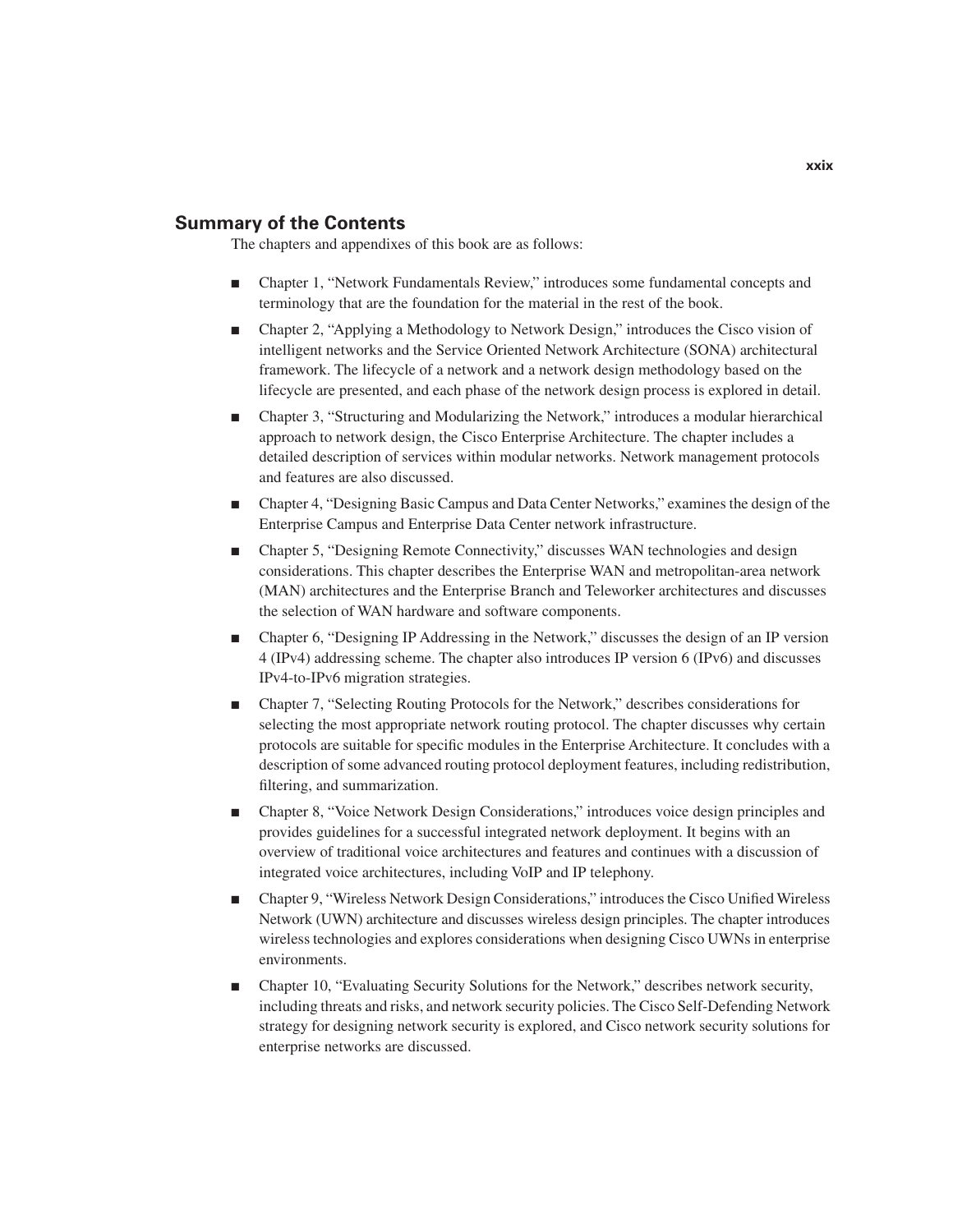- Appendix A, "Answers to Review Questions and Case Studies," contains answers to the review questions and case studies that appear at the end of the chapters.
- Appendix B, "IPv4 Supplement," provides job aids and supplementary information intended for your use when working with IPv4 addresses. Topics include an IP addressing and subnetting job aid, a decimal-to-binary conversion chart, IPv4 addressing review, and IPv4 access lists.
- Appendix C, "Open Systems Interconnection (OSI) Reference Model," is a brief overview of the OSI seven-layer model.
- Appendix D, "Network Address Translation," contains information about Cisco's implementation of Network Address Translation (NAT) and port address translation (PAT).
- "Acronyms and Abbreviations" spells out the abbreviations, acronyms, and initialisms used in this book.

#### **Case Studies and Review Questions**

Starting in Chapter 2, each chapter concludes with a case study on Acme County Medical Center (ACMC) Hospital, a fictitious small county hospital in the United States, to help you evaluate your understanding of the concepts presented. In each task of the case study, you act as a network design consultant and make creative proposals to accomplish the customer's business needs. The final goal of each case study is a paper solution. Also starting in Chapter 2, each chapter also includes review questions on the subjects covered in that chapter so that you can test your knowledge.

To find out how you did and what material you might need to study further, you can compare your answers to those provided in Appendix A. Note that for each case study task, Appendix A provides a solution based on the assumptions made. There is no claim that the provided solution is the best or only solution. Your solution might be more appropriate for the assumptions you made. The provided solution allows you to understand the author's reasoning and offers you a means of comparing and contrasting your solution.

#### **What's New in This Edition**

This book is an update to *CCDA Self-Study: Designing for Cisco Internetwork Solutions (DESGN),*  ISBN 1-58705-141-9. This second edition reflects changes to the DESGN course. The following are the major changes between editions:

- Every chapter has been rewritten. Some material that was removed from the main portion of the previous edition because of course changes has been put in sidebars, as appropriate. The appendixes have been modified and updated to reflect the book's content.
- The methodology used throughout the book is now based on Cisco's SONA framework and Enterprise architectures.

**xxx**